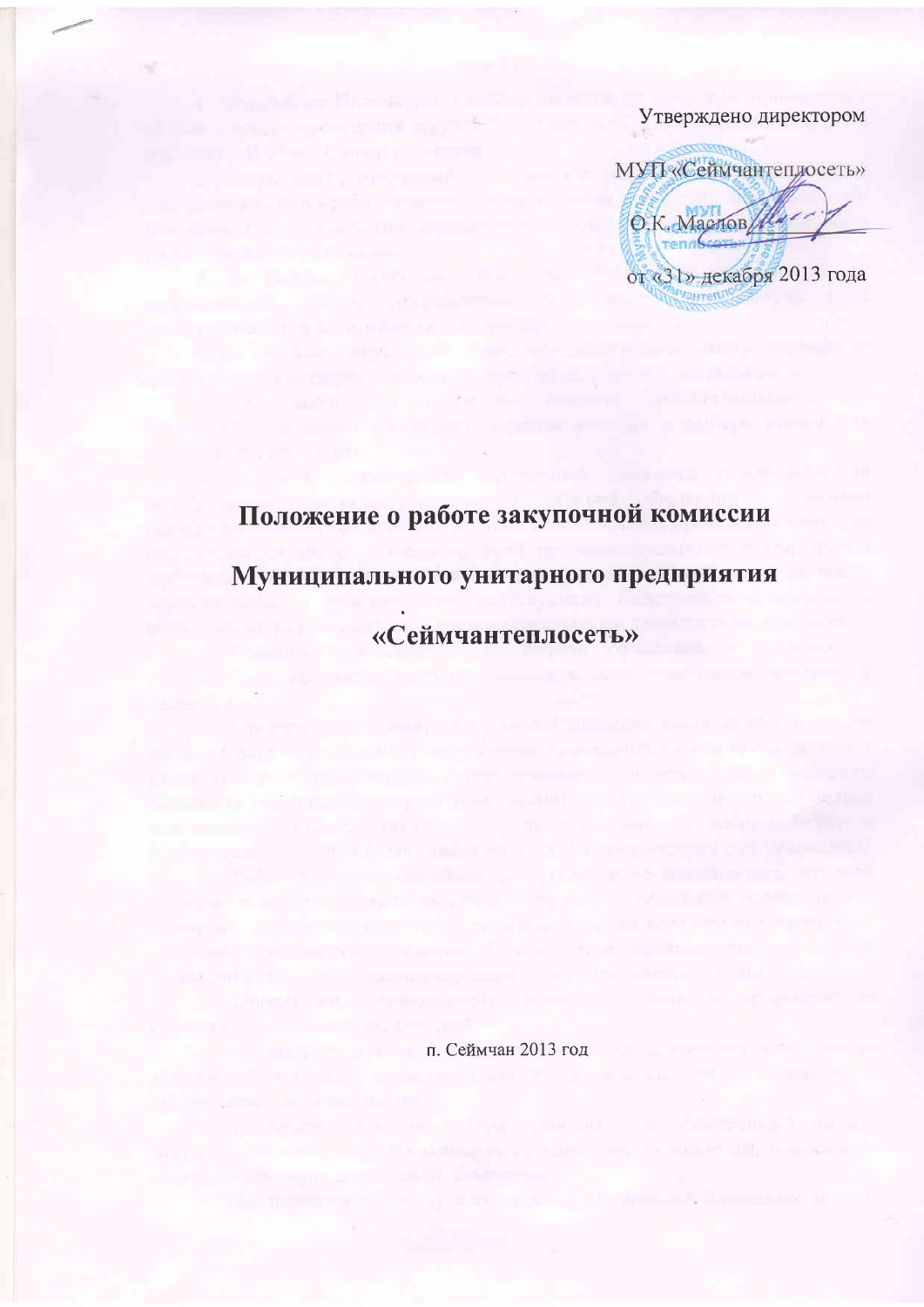1. Настоящее Положение о работе закупочной комиссии применяется во всех случаях проведения закупок в соответствии с Положением о закупке для нужд МУП «Сеймчантеплосеть».

2. Закупочная (конкурсная или иная) комиссия формируется из числа лиц заказчика при необходимости с привлечением иных лиц с правом голоса, и назначается приказом (распоряжением) за исключением закупок способом у единственного источника.

3. В составе закупочной комиссии обязательно указывается ее состав, председатель, заместитель председателя  $(\Pi)$ персональный необходимости) и ответственный секретарь.

Всем членам закупочной комиссии желательно иметь сертификат участия в специализированных семинарах по закупочной деятельности.

свидетельствовать  $\overline{O6}$ комиссии должны закупочной Члены объективном и лично незаинтересованном участии в выборе победителя закупочной процедуры.

закупочная комиссия руководствуется 4. В своей деятельности Федерации, приказом Российской законодательством действующим (распоряжением) о проведении закупки, извещением о проведении конкурса или уведомлением о проведении иной регламентированной неконкурсной процедуры, закупочной (в том числе конкурсной) документацией со всеми приложениями и дополнениями, действующим Положением о закупке, а также иными нормативными и распорядительными документами заказчика.

5. Решения, принимаемые закупочной комиссией в пределах ее компетенции, являются обязательными для всех участников закупочной процедуры.

6. Главной целью работы закупочной комиссии является рассмотрение заявок и допуск к участию в закупочных процедурах (в том числе допуск к участию в конкурсе), оценка и ранжирование соответствующих условиям закупки (в том числе конкурса) предложений участников (конкурсных заявок или иных предложений) по степени предпочтительности и выбор победителя (победителей) закупки (в том числе конкурса) в соответствии с ее условиями.

7. Работой закупочной комиссии руководит ее председатель, который созывает и ведет заседания закупочной комиссии, объявляет голосования и принятые закупочной комиссией решения, а также подписывает протоколы заседаний закупочной комиссии. В отсутствие председателя закупочной комиссии его функции выполняет заместитель председателя комиссии.

8. Оперативную деятельность закупочной комиссии организует ее ответственный секретарь, который:

- не позднее чем за 3 (три) рабочих дня оповещает всех членов закупочной комиссии о назначенных заседаниях закупочной комиссии и предполагаемой повестке дня;

- не позднее чем за 3 (три) рабочих дня обеспечивает членов закупочной комиссии необходимыми материалами по вопросам, выносимым на очное заседание закупочной комиссии;

- обеспечивает рассылку необходимых материалов (опросных листов,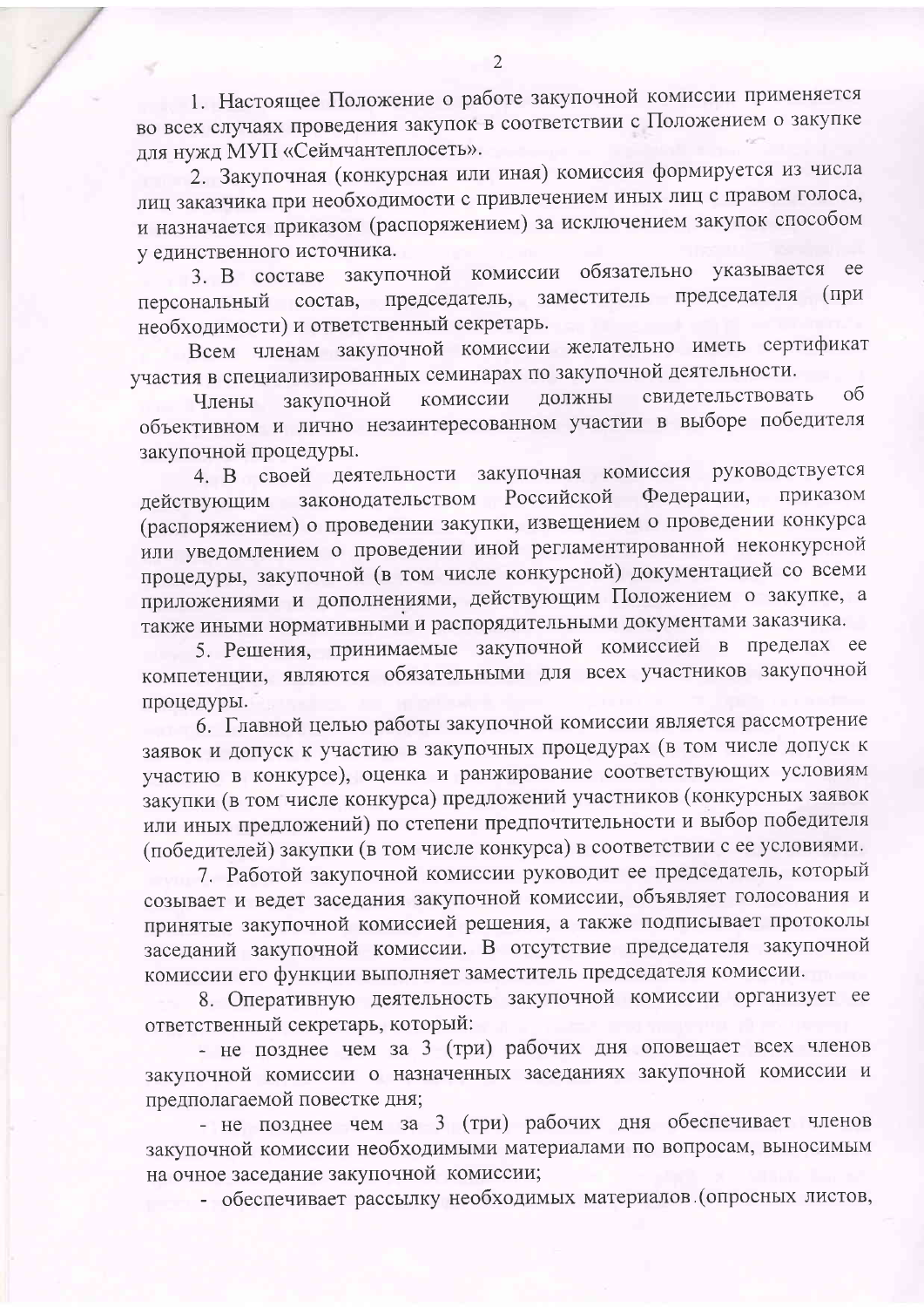пояснительных записок, проектов протоколов и т.п.) при проведении заседаний в заочной форме;

- не допускает участие в голосованиях закупочной комиссии лиц, не имеющих на то должных полномочий;

- организует ведение протоколов заседаний закупочной комиссии и иное документальное оформление деятельности закупочной комиссии;

подписывает протоколы заседаний председателем - наряду  $\mathbf c$ закупочной комиссии.

9. Заседания закупочной комиссии могут проходить в очной, заочной (путем опроса) или очно-заочной форме. Очные заседания могут проводиться в формате конференций (видеоконференции и т.п.). Решения закупочной комиссией принимаются преимущественно на заседаниях, проводимых в очной форме.

В случае необходимости заседания могут проводиться путем опроса (в заочной форме).

Для проведения очного заседания закупочной комиссии необходимо присутствие половины от общего числа членов закупочной комиссии плюс один член закупочной комиссии. Исключение допускается только для процедуры вскрытия предложений (конкурсных заявок и иных предложений) участников, которая может проводиться в присутствии не менее 3 (трех) членов закупочной комиссии (либо уполномоченных представителей из сотрудников Заказчика на основании письменного поручения члена закупочной комиссии).

В случае проведения заседания закупочной комиссии в заочной форме, кворум определяется по истечении срока, указанного в представленных материалах (опросных листах, письмах, пояснительных записках и т.п.) для их представления ответственному секретарю. Данный срок не может быть более 5 (пяти) дней. Если поступило менее половины плюс один заполненных и подписанных бюллетеней, заседание комиссии считается несостоявшимся.

10. На очных заседаниях закупочных комиссий, на которых осуществляется голосование по вопросам, включенным в повестку заседания, допускается либо личное присутствие и голосование членов закупочной комиссии, состав которых утвержден приказом (распоряжением) о проведении закупки либо уполномоченных представителей, действующих на основании и в соответствии с выданными им письменными инструкциями члена комиссии, содержащими его позицию (мнение) по рассматриваемым вопросам, передаваемыми ответственному секретарю закупочной комиссии.

Заказчик вправе определить лицо, заменяющее ответственного секретаря закупочной комиссии, с уведомлением об этом закупочной комиссии.

11. Председатель закупочной комиссии должен подписывать, как минимум, протоколы заседаний закупочной комиссии по рассмотрению предложений участников, отклонению либо допуску к дальнейшему рассмотрению (в случае его оформления), выбора Победителя закупочной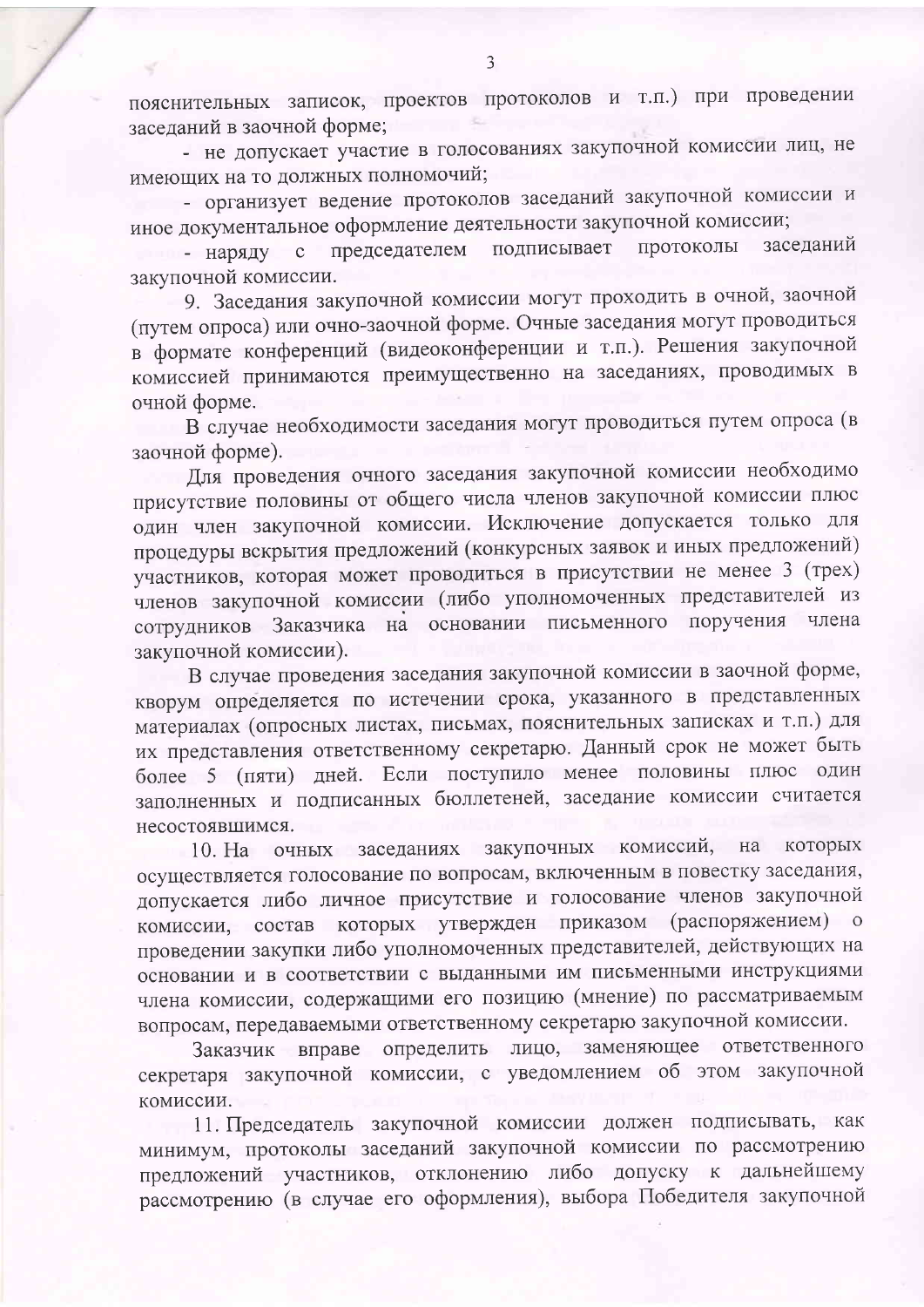процедуры. Остальные протоколы, оформляемые в ходе проведения закупок председатель закупочной комиссии вправе не подписывать.

12. В случае наличия у членов закупочных комиссий связей, носящих характер аффилированности с участниками закупочных процедур, вопрос о которых вынесен на заседание, такой член должен заявить самоотвод, о чем делается отметка в протоколе, и не принимать участие в голосовании по данному вопросу.

13. В случае неприсутствия члена закупочной комиссии более пяти раз подряд на очных заседаниях закупочной комиссии, по инициативе председателя закупочной комиссии может быть рассмотрен вопрос о целесообразности его дальнейшего участия в составах закупочных комиссий.

закупочной комиссии заседании очном решения на 14. Bce принимаются открытым голосованием. Все решения на заочном заседании принимаются путем заполнения опросных листов, на очно-заочном заседании решения принимаются в смешанной форме (открытое голосование + опросные листы заочно участвующих членов комиссии).

15. Каждый член комиссии может голосовать «за», «против» или воздержаться от участия в голосовании. Председатель закупочной комиссии не имеет права воздерживаться от участия в голосовании. Решение на очном заседании считается принятым, если за него проголосовало больше половины присутствующих на заседании членов закупочной комиссии. Решение на заочном заседании считается принятым в случае получения больше половины опросных листов от количества членов закупочной комиссии. В решения, случае равенства голосов «за»и «против» обсуждаемого председатель закупочной комиссии имеет право решающего голоса. В случае отсутствия председателя закупочной комиссии, право решающего голоса при равенстве голосов «за» и «против» переходит к заместителю председателя закупочной комиссии согласно распоряжению (приказу) на проведение процедуры.

16. В случае если большинство членов комиссии воздержались от голосования по конкретному вопросу, председатель закупочной комиссии принимает решение о переносе рассмотрения этого вопроса на следующее заседание и определяет совместно с членами закупочной комиссии перечень предоставленных ранее информации доработок  $\mathbf{H}$ дополнительной материалов, необходимых для принятия решения по данному вопросу. Ответственный секретарь комиссии обеспечивает сбор необходимой доработок ранее информации проведение дополнительной  $\overline{\mathbf{M}}$ предоставленных материалов.

16. Ход заседания закупочной комиссии, результаты голосования и принятые решения отражаются в протоколе заседания закупочной комиссии, оформляемом ответственным секретарем закупочной комиссии не позднее 3 (трех) рабочих дней с момента проведения заседания (окончания срока голосования, указанного в предоставленных материалах (опросных листах, письмах, пояснительных записках и т.п.). Данный протокол подписывается либо всеми членами закупочной комиссии либо председателем закупочной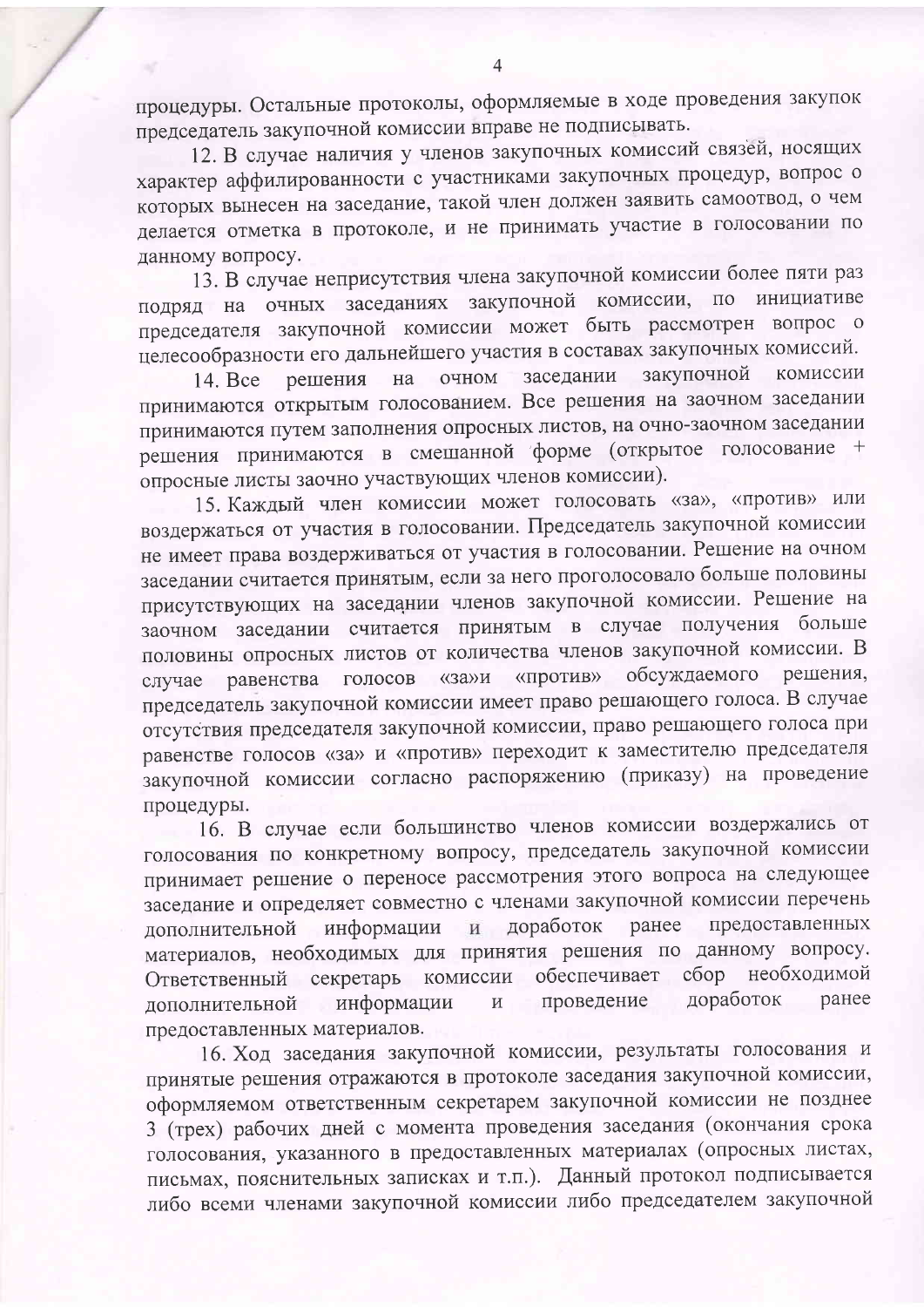комиссии (в случае отсутствия на заседании председателя закупочной комиссии - заместителем председателя закупочной комиссии, определенным распоряжением (приказом) на проведение процедуры как имеющего право решающего голоса при равенстве голосов «за» и «против») и ответственным секретарем с приложением документов, выражающих мнение члена комиссии (опросных листов, пояснительных записок и т.п.), в том числе оформленное через автоматизированные системы документооборота (для членов закупочной комиссии, голосовавших заочно).

17. В случае проведения заседания закупочной комиссии путем опроса (в заочной форме), ответственный секретарь не позднее, чем за два рабочих дня до истечения срока для голосования, указанного в опросном листе, рассылает всем членам закупочной комиссии необходимые материалы, проект протокола и опросный лист для голосования. Члены закупочной комиссии в течение срока, указанного в предоставленных материалах (опросных листах, письмах, пояснительных записках и т.п.), обязаны  $\langle$ (32), «против», способов: следующих **H3** ОДНИМ проголосовать «воздержался», и, при наличии, выразить свое особое мнение письмом и представить эти документы ответственному секретарю (лично либо направить по факсу).

При наличии особого мнения хотя бы у одного из членов закупочной комиссии вопрос в обязательном порядке выносится на очное заседание.

В случае отсутствия ответа от членов закупочной комиссии в течение срока, указанного в опросных листах, считается, что член закупочной комиссии не принял участие в голосовании и не включается в состав членов закупочной комиссии при определении кворума.

принятия закупочной целях обеспечения обоснованности  $18. B$ предложений поступивших ранжированию  $\overline{10}$ решений комиссией по степени предложений) заявок и иных (конкурсных участников предпочтительности и выбору победителя (победителей) закупочных процедур при закупках сложной продукции закупочная комиссия может принять решение о проведении экспертной оценки поступивших заявок. Для техническому,  $\Pi$ O заявок экспертизы поступивших проведения экономическому, юридическому или другим направлениям закупочная комиссия может создать своим решением экспертный совет или привлечь отдельных экспертов. Решение о проведении экспертизы, создании экспертного совета и определении его состава или привлечении отдельных экспертов может быть принято до объявления закупки распоряжением (приказом) о проведении закупочной процедуры.

19. При ранжировке заявок и выборе победителя закупочной процедуры закупочная комиссия учитывает оценки и рекомендации экспертного совета и/или экспертов, однако может принимать голосованием любые самостоятельные решения.